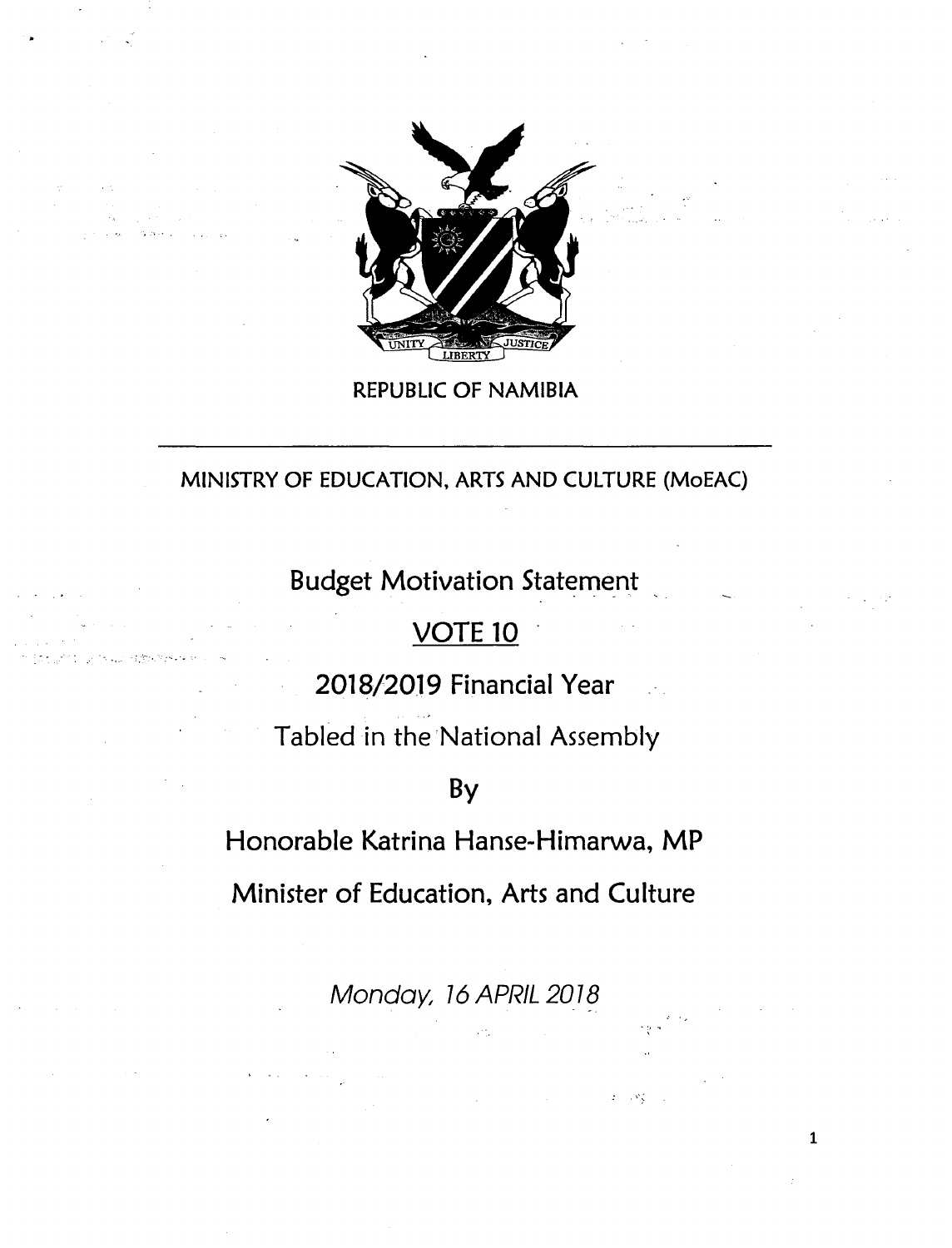**Honorable Chairperson of the Whole House Committee,** Honor~ble**Members of this August House,**

- **1.** I rise once again with a great sense of gratitude to introduce the budget allocation for Vote 10, Ministry of Education, Arts and Culture (MoEAC) for the financial year 2018/19 to this August House for support and approval.
- **2.** Let me take this opportunity to first recognize and acknowledge the efforts of the Minister of Finance, Honorable Calle Schlettwein and his team for the outstanding work and continuing efforts in steering the Namibian Economy in a positive direction in this difficult economic environment we find ourselves in. Your efforts Comrade Minister, are significant, noticeable and highly appreciated.
- **3.** The reduction of the budget deficit by a cumulative 3 percent over the past two financial years and the reduction of noninterest Government Expenditures from N\$61 billion in 2017/18 to N\$58.5 billion in the 2018/19 financial year, as previously stated by Hon. Schlettwein is indeed a significant and notable achievement to lead us towards fiscal sustainability.

2

 $\mathbb{R}^{n \times n}$  .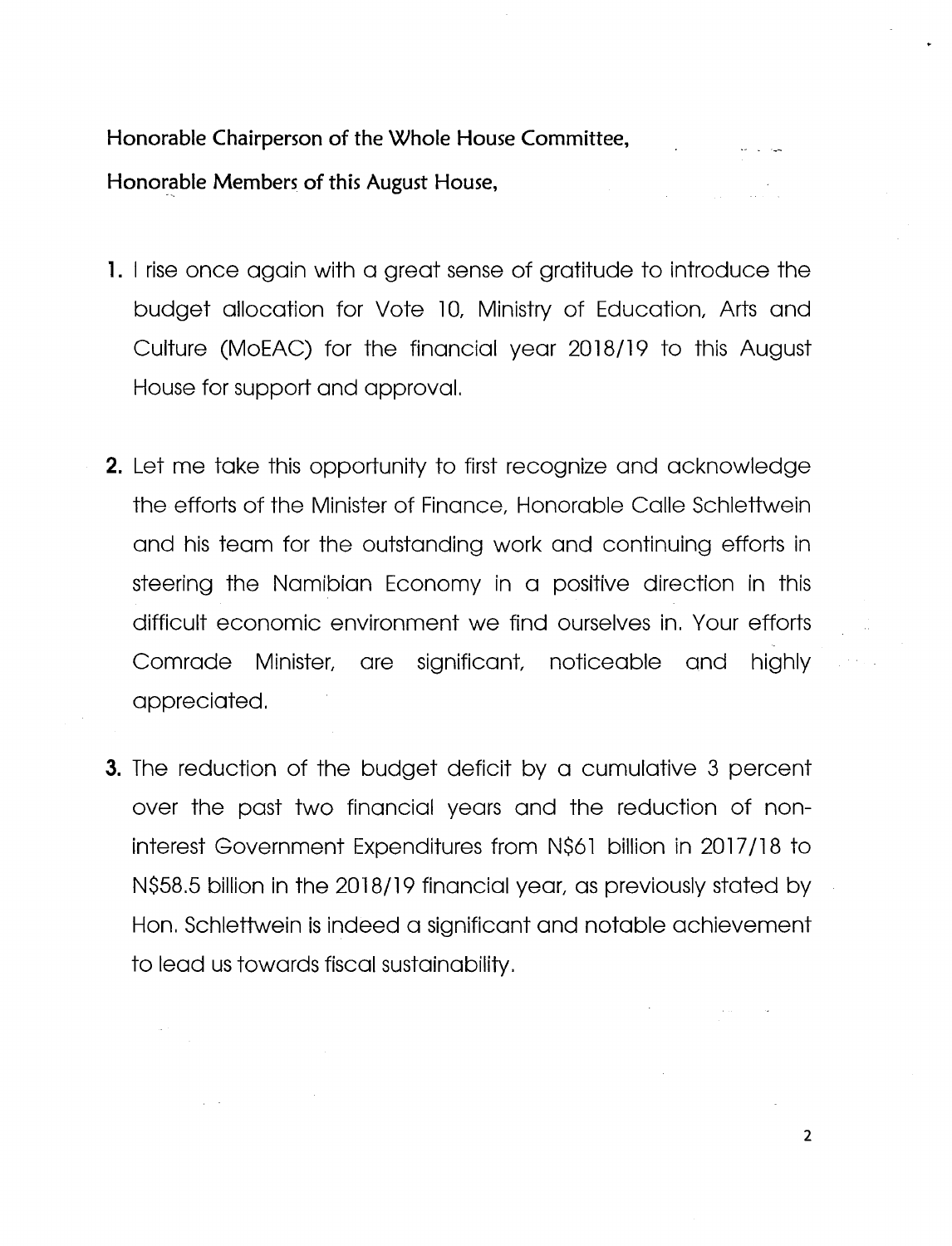This of course would not be possible without the implementation of strict fiscal discipline, thus I pledge my Ministry's full support for a gradual Fiscal Consolidation Strategy over the Medium Term Plan.

- **4.** The budget allocation of *Thirteen Billion, Four Hundred and Eighty Three Million and Sixty Five Thousand, Namibian Dollars* (N\$13 483 065 000) *from* **a** *Twelve Billion, Nine Hundred and Sixty Tree Million, Three Hundred and Thirty Two Thousand Namibian Dollars* (N\$12 963 332 000) in the 2017/18 financial year, represent a 4 percent increase.
- **5.** The Operational Budget allocation is *Twelve Billion, Eight Hundred and Twenty Three Million, Two Hundred and Seventy Nine Thousand Namibian Dollars (N\$12* **823 279** *ODD,* a slight increase of 2 percent from *Twelve Billion, Four Hundred and Fifty Three Million, Seven Hundred and Thirty Six Thousand Namibian Dollars (N\$12* **453 736** *000)* in the 2017/18 financial year.
- **6.** The Development Budget has increased by 29 percent to *Six Hundred and Fifty Nine Million, Seven Hundred and Eighty Six Thousand Namibian Dollars* (N\$659 786 ODD), when compared to 2017/18 financial year.
- 7. The budget will be executed through our six key programmes as depicted in the table below: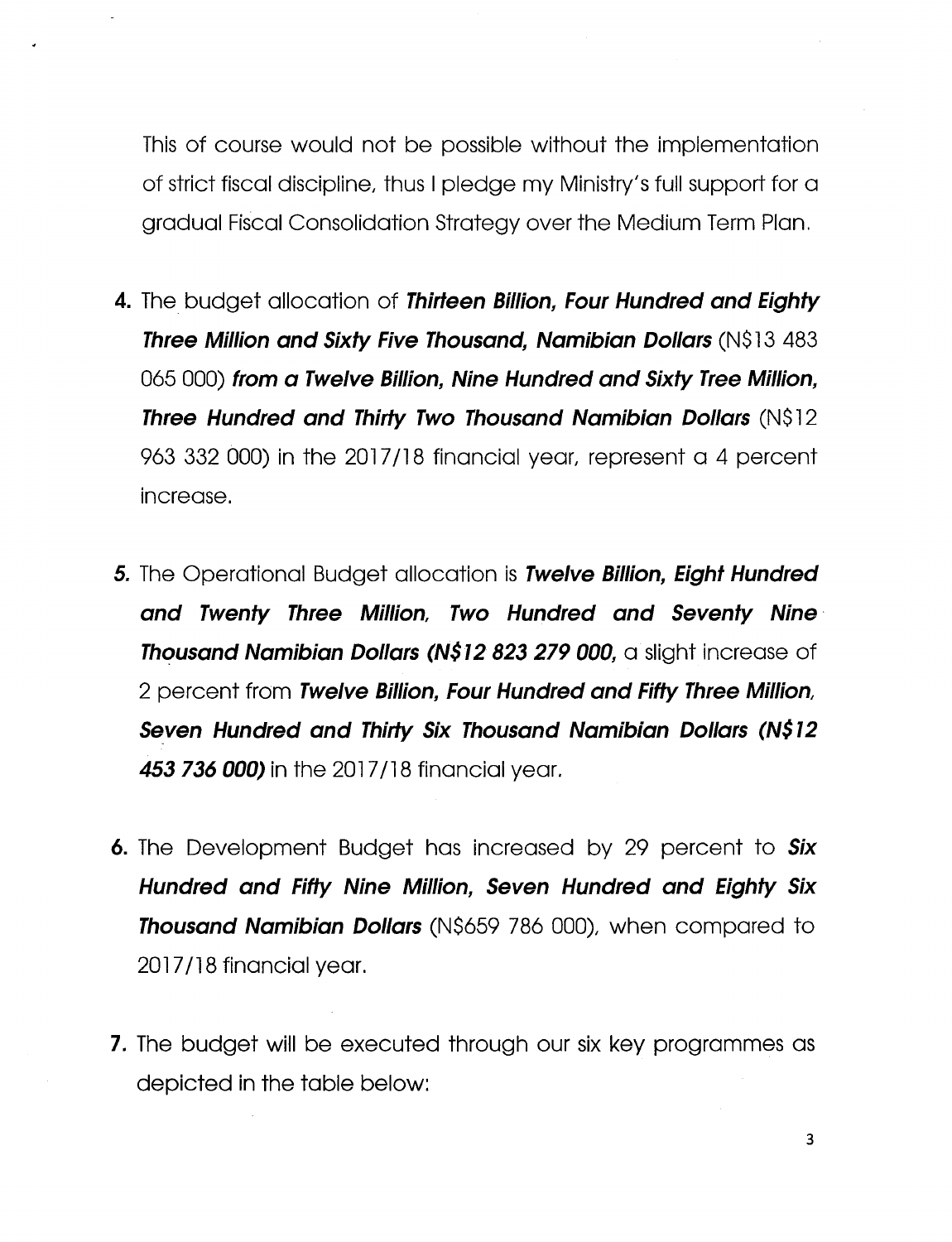'N\$OOO

| <b>PROGRAMME</b><br>الوائلي أورد المعادا             | 2018/19       | 2019/2020   | 2020/2021  |
|------------------------------------------------------|---------------|-------------|------------|
| Policy Coordination and Support<br>Services          | 284 648       | 242 384     | 256 401    |
| Pre-primary Education                                | 202 572       | 208 647     | 214 908    |
| <b>Primary Education</b>                             | 8 3 3 1 5 1 5 | 8 506 187   | 8610747    |
| Secondary Education                                  | 4098293       | 4 0 57 0 34 | 4 007 012  |
| Lifelong<br>Adult<br>Information,<br>and<br>Learning | 563 879       | 586798      | 578 829    |
| HIV/AIDS Management Unit                             | 2 1 5 8       | 2 2 2 0     | 2 2 8 4    |
| <b>TOTAL</b>                                         | 13 483 065    | 13 603 270  | 13 670 181 |

## **Honorable Chairperson,**

#### **Honorable Members,**

- **8.** Allow me to highlight some of the key priorities for implementation during the 2018/19 budget year in addition to other ongoing Ministerial programmes:
	- 8.1 The largest portion of the 2018/19 budget allocation to our Ministry;79 percent goes towards the defrayal of staff salaries and allowances. This has been a recurring trend over the years and is inevitable given the current rate of increase in the demand for teachers which is at 3 percent annually.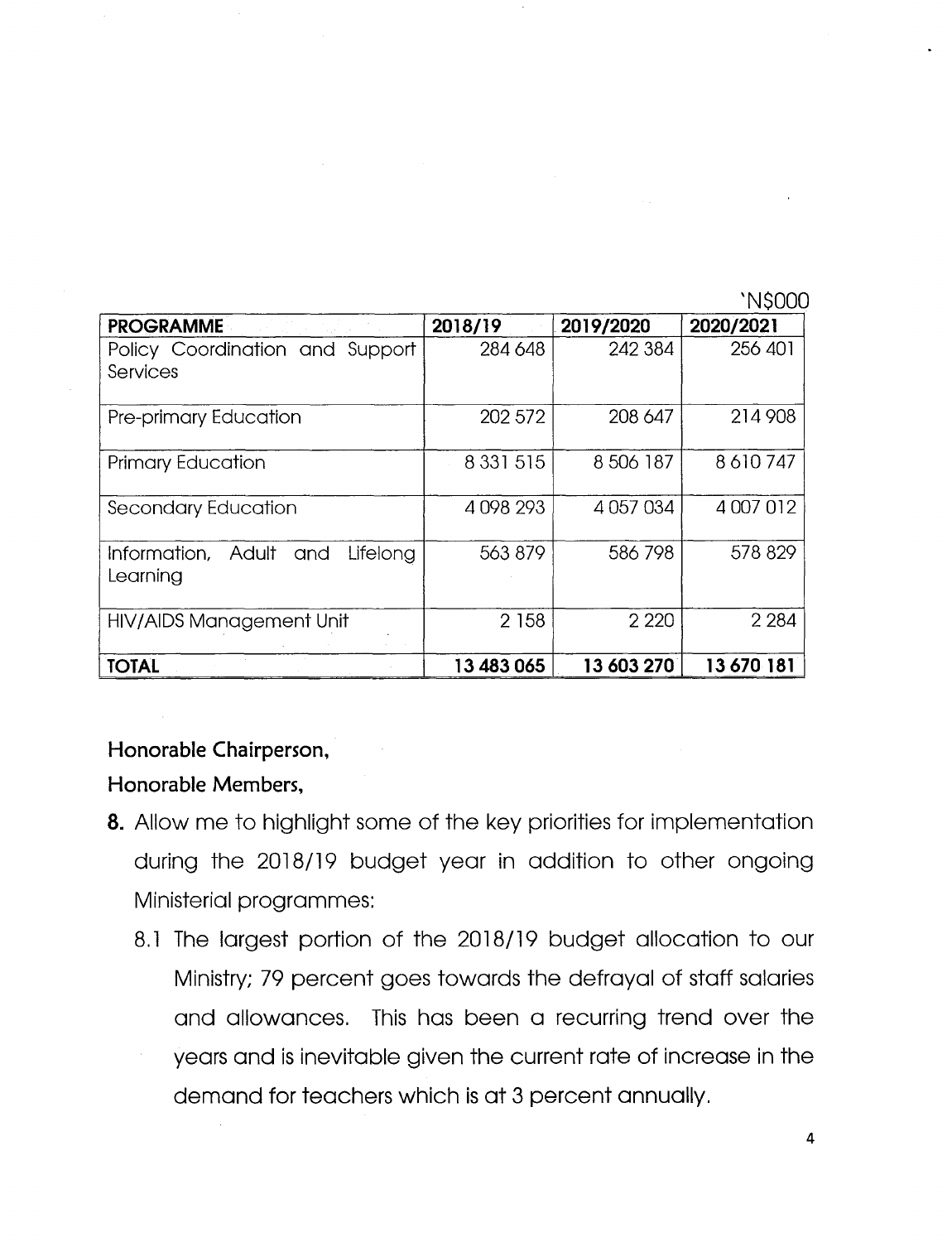8.2 I am aware of the directives from Cabinet and the Office of the Prime Minister regarding efforts to reduce the Government wage bill. These directives only serve to affirm what our Ministry has already been doing in this regard. We have intensified our efforts centrally and regionally to ensure full adherence to such directives. Our Regional Directorates are in the process to assess teaching staff compliments at schools, re-assigning teachers from overstaffed to understaffed schools, while the revision of the Post Provisioning Norms is planned during this financial year.

There is however still a need to recruit additional teachers as a result of increase in the learner enrolment numbers as well as curriculum changes. I thus request for leniency in the recruitment of teaching staff.

- 8.3 Efficiencies in payroll administration, continue to be a critical priority and will be ensured through the annual payroll verification exercises.
- 8.4 The curriculum reforms for the basic education were informed by the Cabinet Directives based on the outcomes of the National Conference on Education held of 27 June to 01 July 2011. After consolidation of all the input from the public, the then Ministry of Education tabled the curriculum reforms in Cabinet.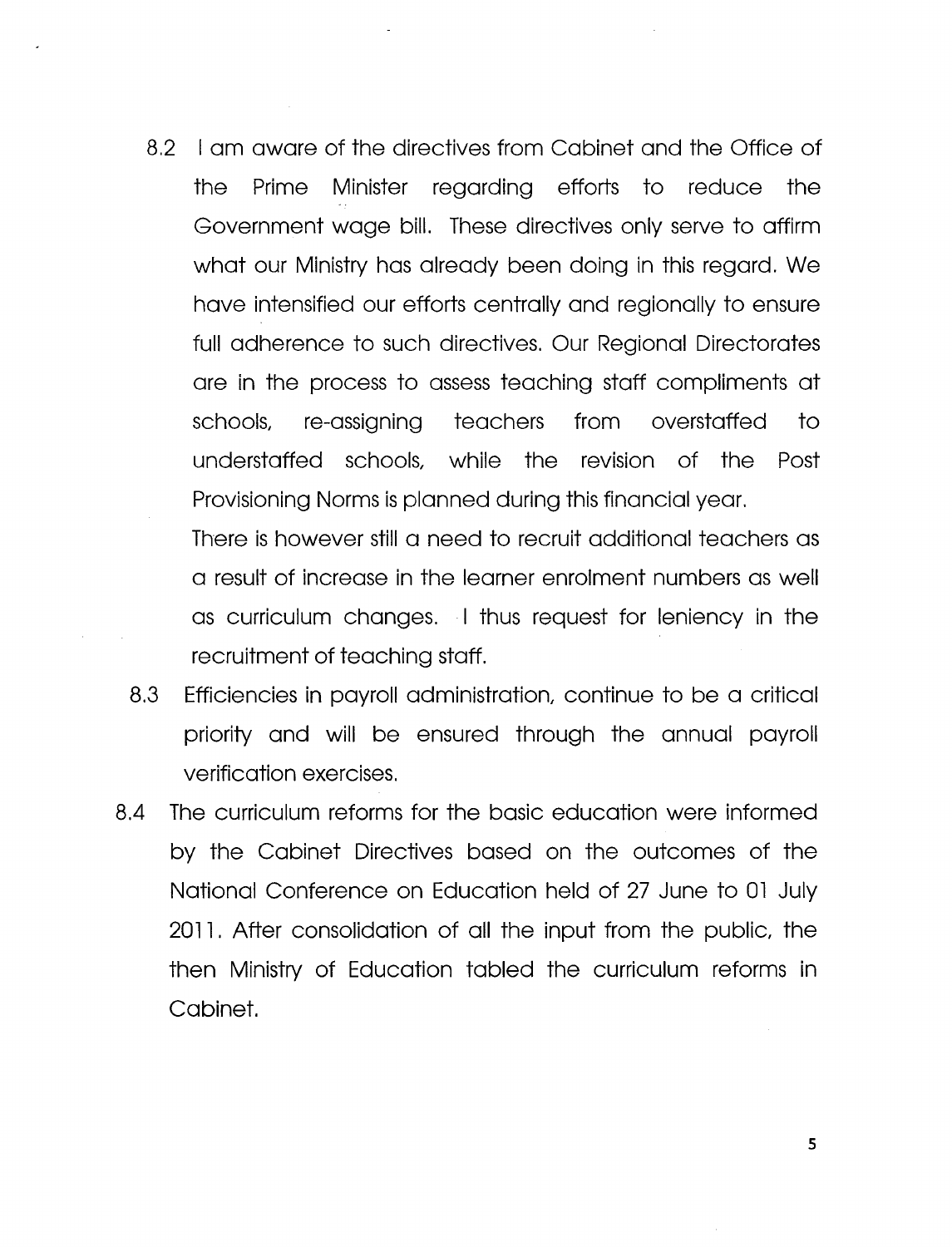Allow me Honorable members to briefly talk about the curriculum reform.

8.5 Cabinet approved the curriculum reforms for basic education and the eight-year implementation plan as per Cabinet directive 3rd/25. 03.14/001.

The following are major changes in the curriculum for the basic education:

- The grade 4 is no longer part of the junior primary phase. It is now part of the senior primary phase. The Junior Primary Phase consists of pre-primary and Grade 1 to 3, while Senior Primary Phase consists of Grade 4-7. These changes and the revised curriculum for the Junior and Senior Primary Phases were implemented in 2015 and 2016 respectively.
	- The Junior Secondary Phase consists of only two grades: Grade 8 and 9. Thischange and the revised curriculum for Grade 8 and 9 have been implemented in 2017 and 2018 respectively.
	- The pre-vocational/technical subjects have been included in the school curriculum in the primary and secondary phases.
	- The Basic Pre-Vocational Skills Course has been developed to cater for learners with special educational

6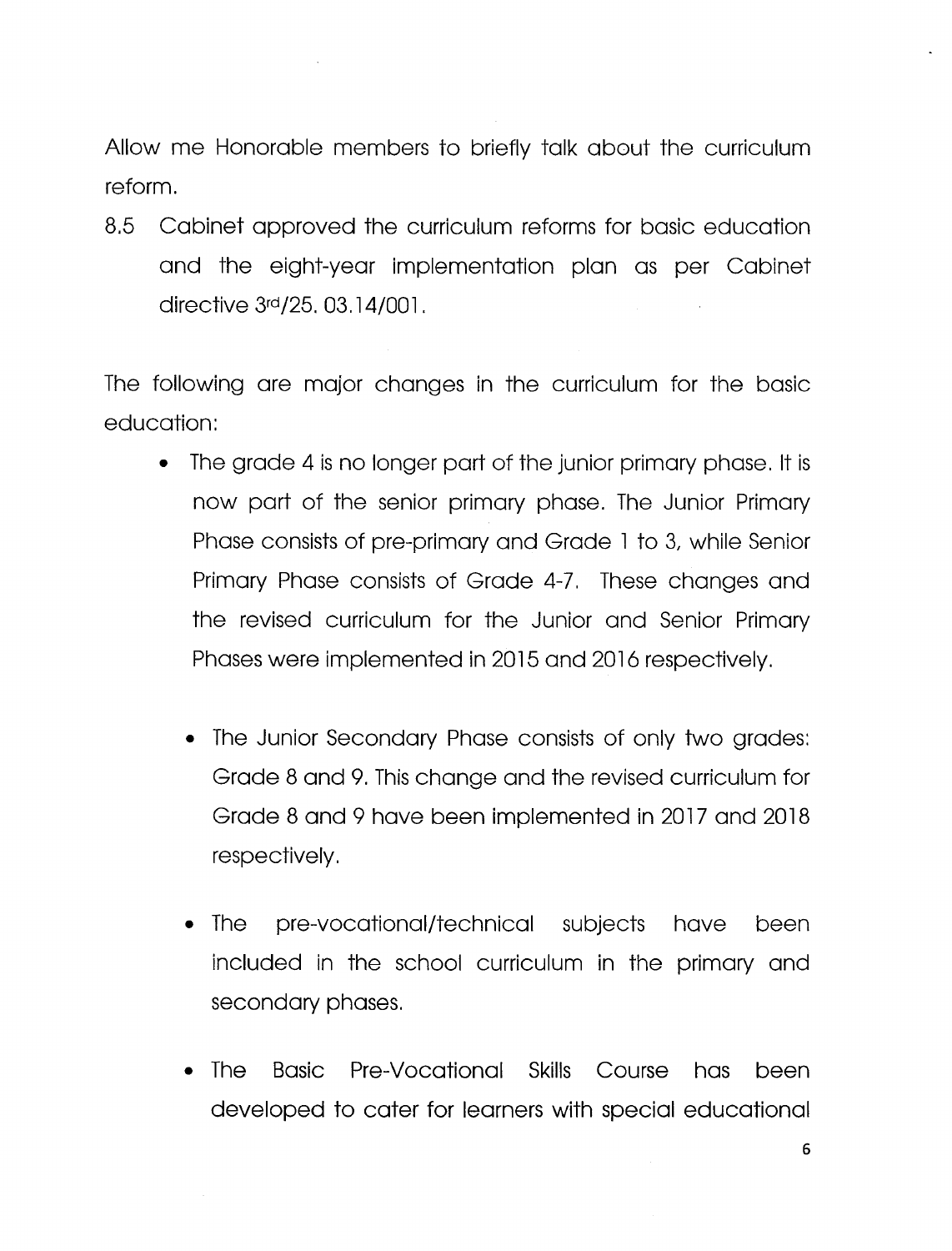needs including learning difficulties as well as those with a range of disabilities.

- The grade 10 external examinations will be discontinued as from 2019, because the Junior Secondary Certificate which is obtained after writing the grade 10 external examinations is no longer in demand as most of the job entries require a Senior Secondary Certificate. In addition, the Ministry plans to: (a) reduce the high dropout rate at the end of junior secondary phase; and (b) improve access to senior secondary education.
- Semi-external examinations will be written at the end of grade 9 to ensure consistency of learning standards across the regions. Learners will be tested to make sure that they meet subject competencies at a similar level before they progress to the senior secondary phase. This change will be implemented in thisyear, 2018.
- Major curriculum changes have been made in the senior secondary curriculum in order to align the Namibian secondary school curriculum with international standards. The Namibia Senior Secondary Certificate Ordinary (NSSCO) level qualification has been strengthened to be aligned with the current curriculum standards (academic demands) of the International General Certificate of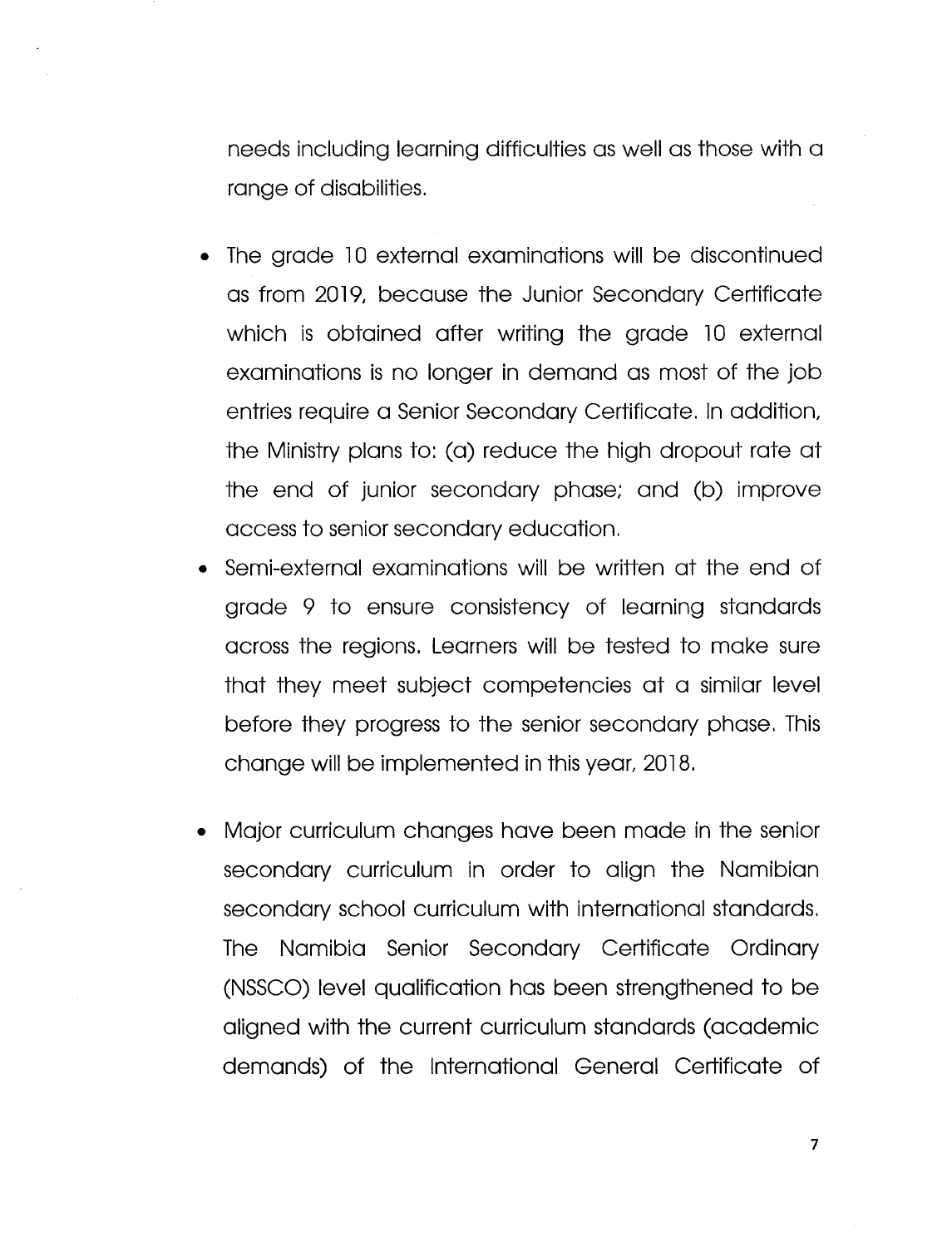Secondary Education (IGCSE), an international qualification.

8.6 The Namibian Senior Secondary Certificate Higher (NSSCH) level

qualification is benchmarked against the Higher International General Certificate of Education (HIGCSE), which is an extension of the IGCSE curriculum. HIGCSE is equivalent to the South African Matric (Higher Grade), taken in year 12 of the school education. However, HIGCSE has been phased out. NSSCH has been offered in parallel with NSSCO curriculum in the Namibian classrooms.

# *Honorable Chairperson*

## *Honorable Members*

- **9.** Lack of targeted funding for reform implementation has been seen as the biggest stumbling block, and has contributed to over-spending over the years.
- **10.** For the 2018/19 financial year therefore, the Ministry has set aside funds for the implementation of the Basic Education Curriculum, especially for Grade 10 in 2019 as follows:
	- **- Sixty Million** *(N\$60* **000 000)** is allocated to construction of additional classrooms;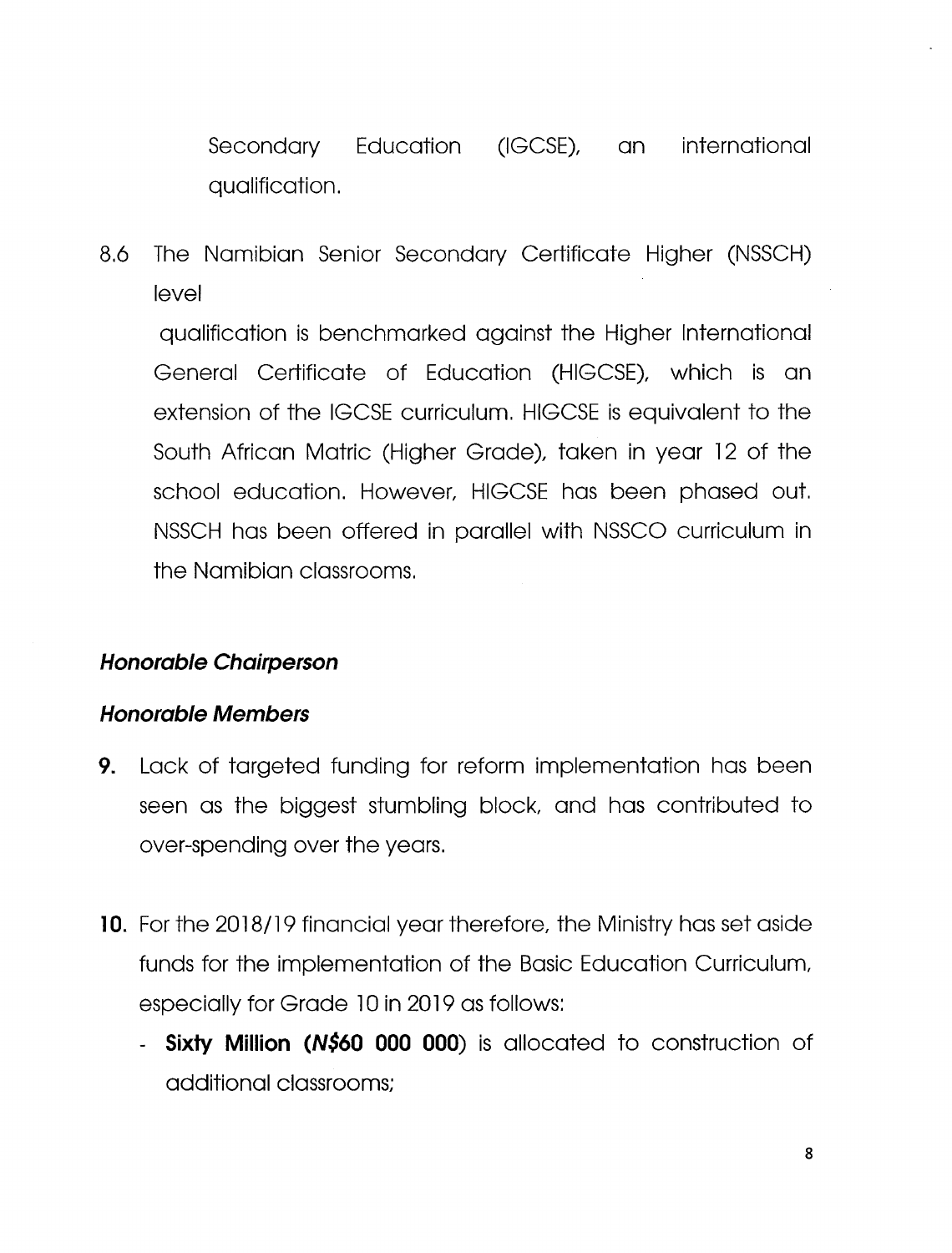- **- Fifty Eight Million** *(N\$58 ODDODD)* to the Grade 10 and 11 textbooks procurement; **Twenty Million** *(N\$2D ODD000)* to teacher training;
- **- Seventy Six Thousand, Nine Hundred and Sixty (N\$76960)** to the secondary school principal training;
- *- Nine hundred Seventy Six Thousand and Eight Hundred* **(N\$976800)** for the evaluation of textbooks for Grade 10 and 11);
- *- Thirteen Million, Six hundred and Forty Thousand (N\$* **73** *640 ODD* for science consumables;
- *- Ten Million, Three Hundred and Sixty Nine, and One Hundred and Eighty Four (N\$ 70* **369 784)** to the live paper setting workshops for new NSSCO national examinations
- *- One Million, Six Hundred and Eleven, and Five Hundred (N\$* **7 61 7** *SOD ODD)* to the Namibian Senior Secondary Advanced Subsidiary (NSSCAS) level syllabus development.
- The budgetary allocations for additional teachers required will be finalized after analysis of the availability of teachers in the senior secondary phase.
- **11.** In addressing the challenge of retaining trained Literacy Promoters due to their short contractual obligation and in search of greener pastures, 530 new family literacy promoters will be trained to carry out regional mobilization to create awareness of adult education programmes.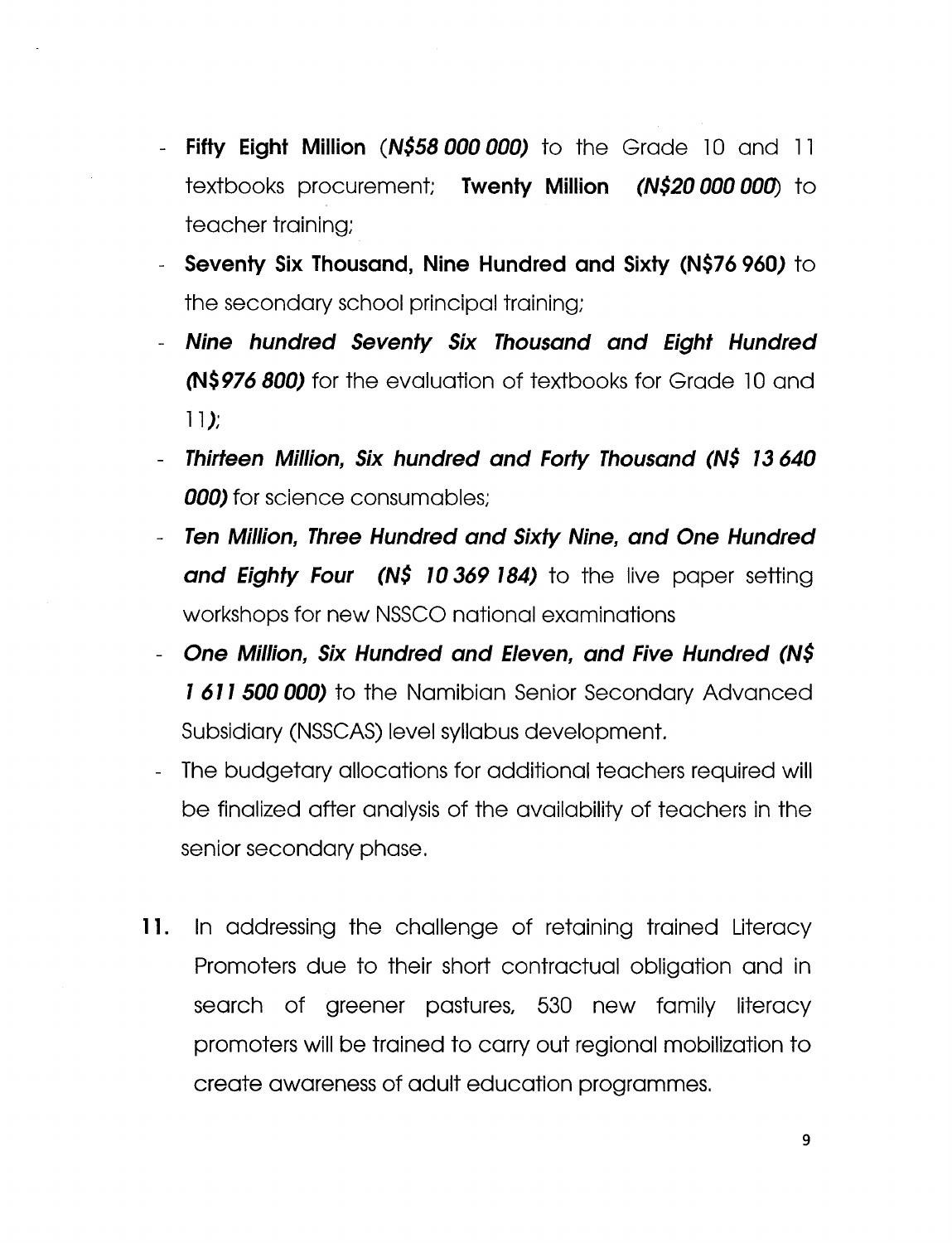**12.** Upgrading, renovation and construction of education physical facilities, while strengthening monitoring of ongoing capital projects to ensure timely completion of such, remain a priority to the Ministry.

To this end, about N\$ 750 million Namibian Dollarshas been allocated in addition to the Ministry's budget for the Accelerated School Infrastructure Programme over the MTEF period.

## *Honorable Chairperson*

#### *Honorable Members*

- **13.** The Ministry of Education, Arts and Culture was established to provide quality, accessible and inclusive education aimed at preparing the Namibian child to become a productive citizen in the future as outlined in the National Development Plan Five (NDP 5) and the Vision 2030. I must mention however that the Ministry, faces many challenges in trying to fulfil its purpose for existence.
- **14.** The Ministry is responsible for more than Seven Hundred and Fifty Five Thousand, Nine Hundred and Forty Three (755, 943) learners, in 1,883 schools who are taught by 28, 688 teachers, according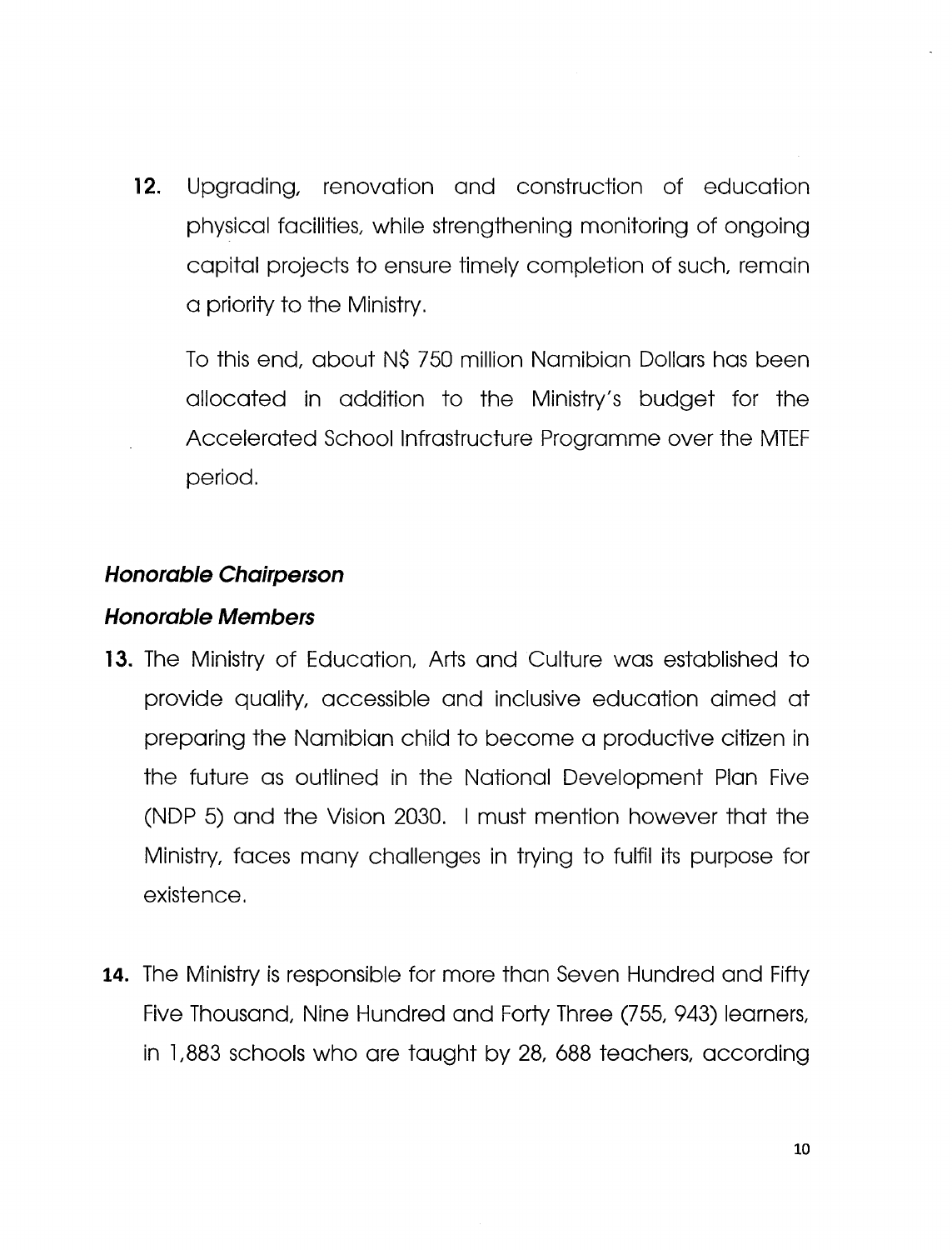to the Education Management Information System (EMIS), 2018 -Fifteenth School Day Statistics.

- **15.** It is worth noting that between 2017 and 2018 academic years learner enrolment significantly increased by more than Thirty Three Thousand Six Hundred and Ninety Five (33, 695). This growth means that the Ministry needs to provide more classrooms to accommodate the growing number of learners. Equally, learners need sitting and writing places, textbooks and exercise books, as well as other commodities that will make teaching and learning successful. Most importantly, learners need qualified and caring teachers who will mentor and mould them.
- **16.** The budget revision since the introduction of the Fiscal Consolidation strategy could be felt mostly during the execution of the 2017/18 budget, especially in regions where services such as hostel catering and utilities were terminated due to nonpayment. The worst cases were when learnerswere sent home from hostels since meals could not be provided or electricity services were discontinued.

*Honorable Chairperson; Honorable Members*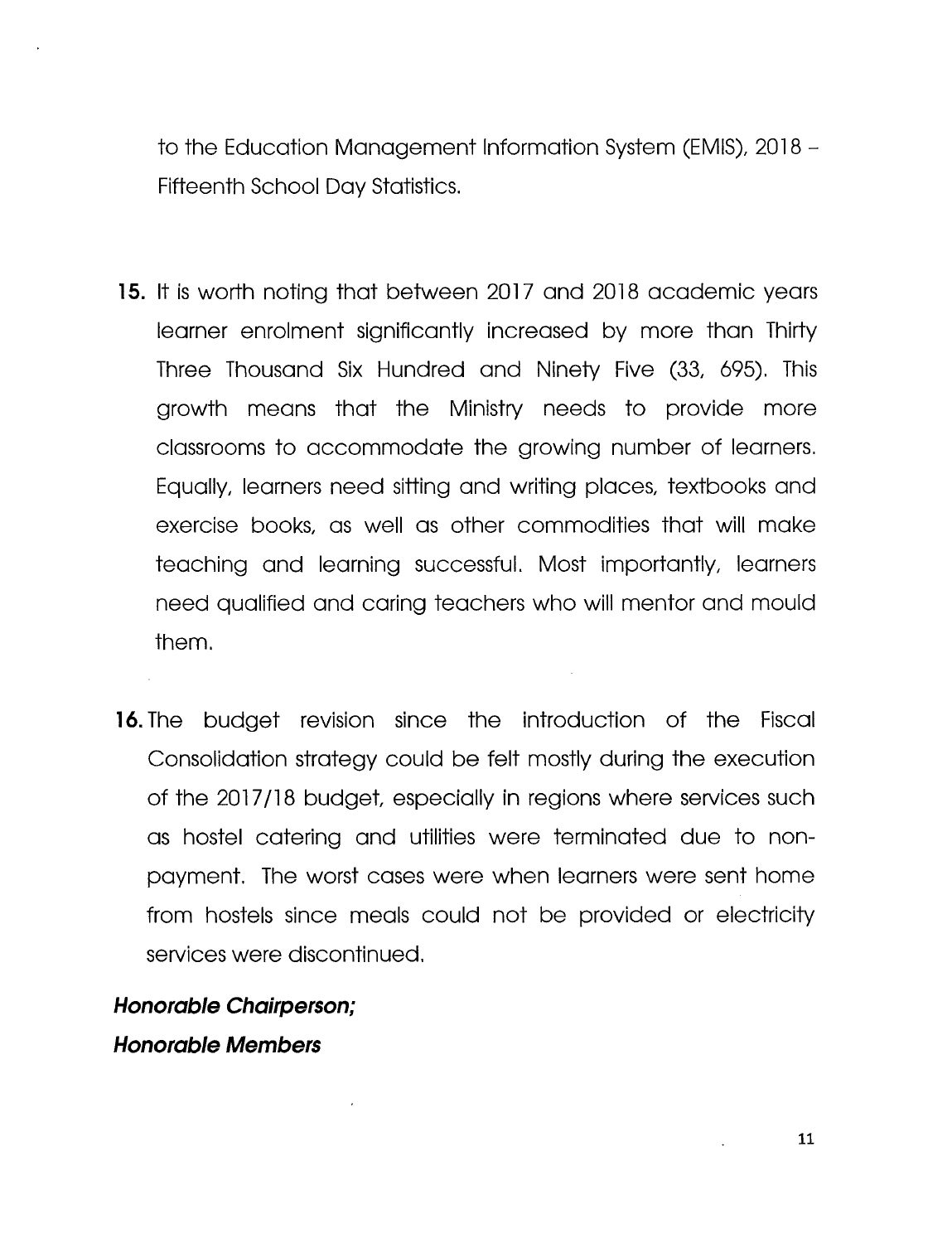**17.** Allow me, to highlight some Ministerial achievements and challenges for the year 2017/18 in terms of the three pillars of Access, Equity and Quality.

#### *Achievements:*

#### *17.1 Access to Education*

(i) Our EMIS data for 2017, shows that enrolment in pre-primary increase from 41,091 in 2016 to **41,743** in 2017, while in 2017, a total number of **518,103** learners were enrolled in Grades 1 to 7 primary education phase indicating an increase with **63 256** learners. In 2017, the number of learners enrolled at the secondary phase country wide were **202 252** in a total of **695** schools, of which 8.2% of these schools are private and provide education for 5.2% of the learners.

The implementations of the Universal Primary Education since 2012 as well as the Secondary Education Grants in 2016 have led to a drastic increase in number of learners attending.

i. The National Arts Fund was created by an Act of Parliament, Act No. 1 of 2005 and makes provision for the establishment of a Council, composed of representatives from society with expertise in the arts and culture, education, community development, public service, non - profit and private sectors, to administer the Fund;

The Fund is a state programme, with a mission to develop, support and grow Namibian arts through various means, but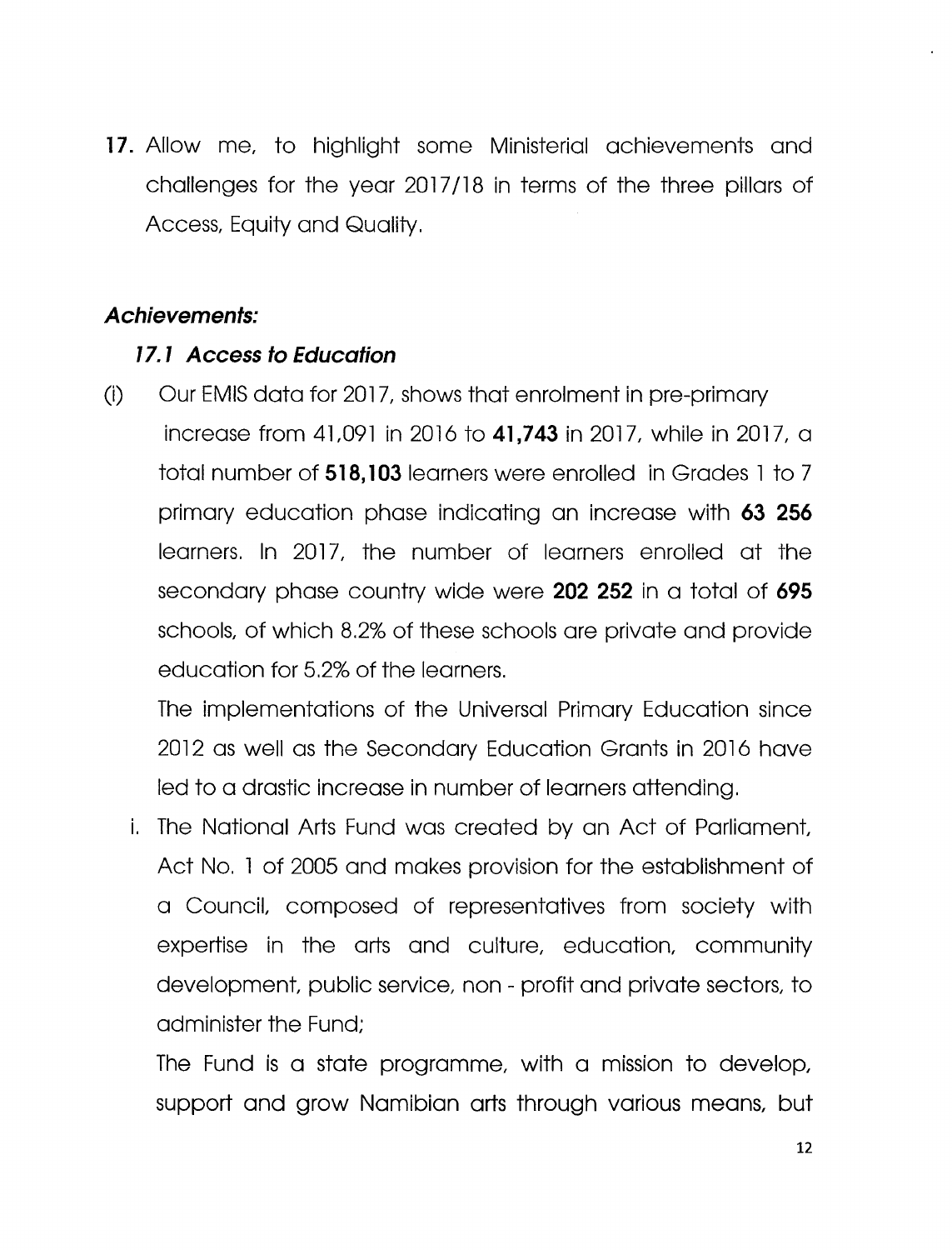mainly through the provision of funding for art projects and awarding of bursaries, as well as support towards education and regional art development initiatives.

For the current cycle of project funding, 57 applications out of 178 were successfully selected for the a bursary amount of N\$1,379,367.00 to study arts at local and international tertiary institutions. The NACN has also established partnerships with 9 Arts organizations with which it has signed memoranda of understanding worth N\$l,672,600.00;

- ii. **Classroom construction,** the number of permanent classrooms has also increased from 8,416 in 1992 to 25,050 in 2017 academic year, representing a significant development in this aspect. However, there is still a significant number of nonpermanent structures prevalent across the country. A total of 105 additional pre-primary classrooms are in the process of being constructed at a cost of *Fifty Three Million, Five Hundred and Fifty Thousand Namibian Dollars* (N\$53550000);
- iii. A total of **25,862** adults were enrolled in basic and post basic literacy programmes. Out of this number **16,691** successfully completed their programmes.

## *77.2 Equity in education*

i. The provision of the school feeding programme has reached more beneficiaries over the years. The school-feeding programme has expanded from feeding 500 learners in 1991 to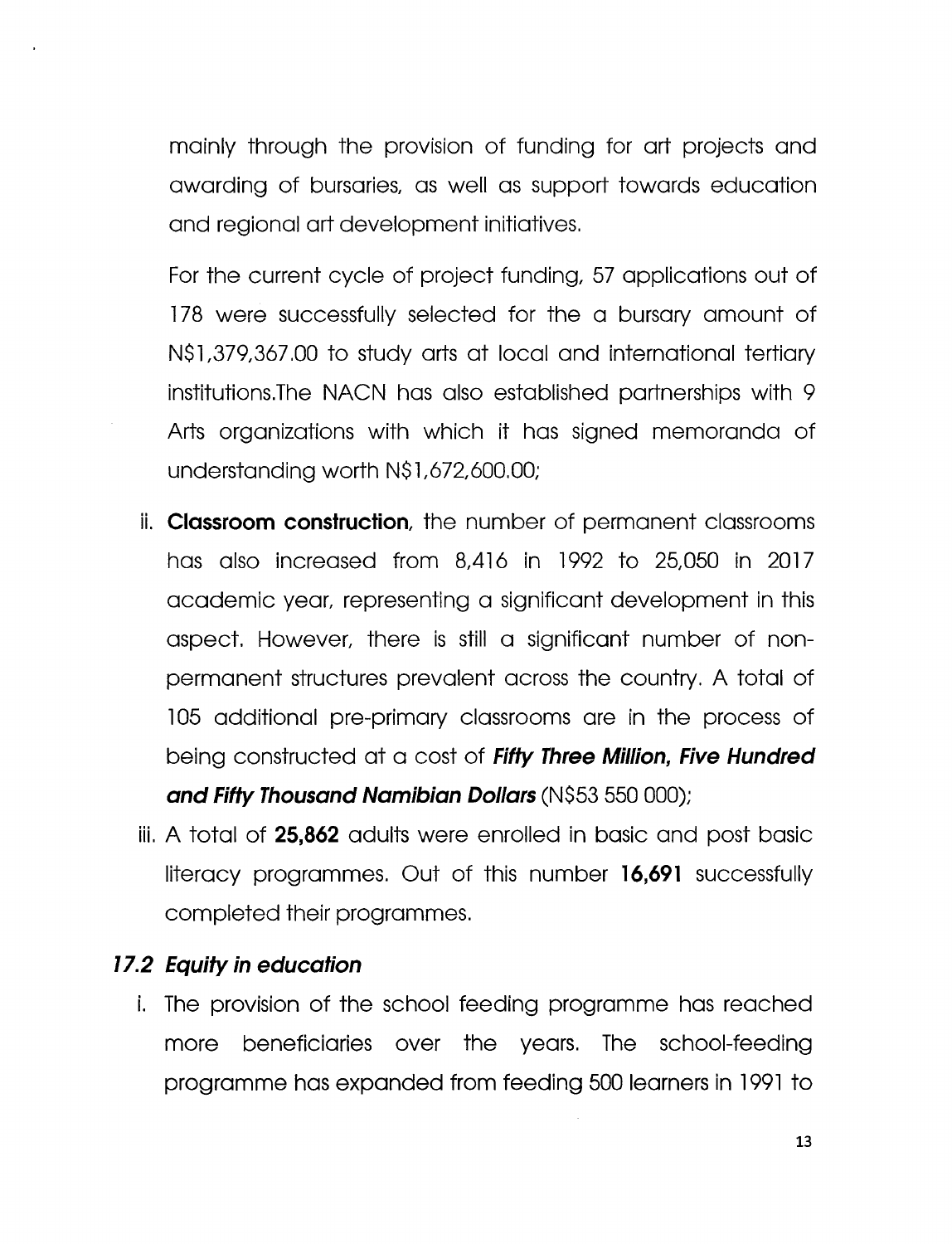just over 365 000 in 2017. It has been observed that schoolfeeding programme is a strong incentive to attract children to attend school, especially those from poor family backgrounds;

ii. There is a great achievement as far as learner-teacher and learner textbook ratios. The learner-teacher ratio is quite high. In 2016, the learner-teacher was 21:1, while the learner textbook ratio was 1:2. This remain relatively the same this year, 2018. However, with the implementation of the new curriculum the learner-textbook ratio is envisaged to change due to the fact that the Ministry puts strong emphasis on curriculum compliant textbooks;

# *17.2 Quality*

i. The Namibian curriculum for Basic Education has been impressive. The comments of the Presidential Commission (1999) on the first curriculum for the Basic Education after independence said that *Namibia /*s *learner-centred curriculum is widely admired and acknowledged even beyond our botdets'.* The World Bank's analysis of the Namibian localized curriculum for basic education found out that *"the skillsand competencies in the curriculum reflect to which extent literature identifies competencies required for effective* functioning in a knowledge-based economy (2005)"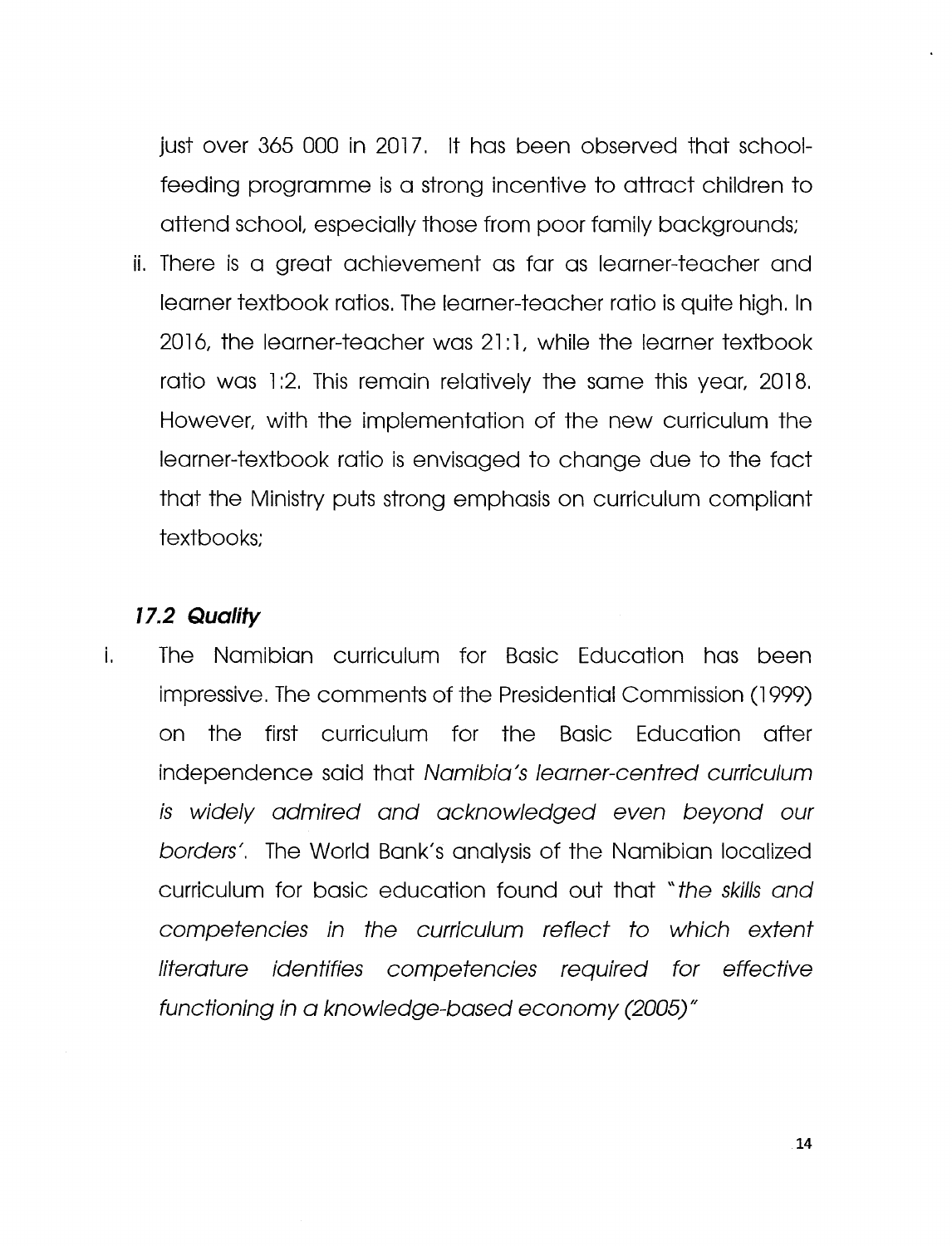Just to reiterate what I mentioned earlier that, the revised curriculum for Grade 9 is being implemented this year, (2018). The implementation of the senior secondary revised curriculum will take place as follows: Grade lOin 2019,Grade **<sup>11</sup>** in 2020 and Grade 12in 2021;

- ii. A comprehensive review and development of the Namibia Senior Secondary Certificate Ordinary (NSSCO) level syllabi have started since 2016 and all the syllabi are envisaged to be completed by end of May 2018;
- ill. The monitoring of training of primary school principals on the promotion policy has been completed. 77% of teachers indicated that the promotion policy is implemented in a consistent manner at their schools;
- iv. The monitoring of the implementation of the prevocational/technical subjects in the fourteen schools (in Grade 8) has been completed. Nine out of fourteen schools are fully equipped with tools and necessary equipment while six schools need additional resources.

## **Honorable Chairperson,**

## **Honorable Members,**

 $v.$  The results show that in 2017/18 financial year 39.3% of the candidates met the University Admission requirement compared to 36.8%, the previous year, indicating an improvement of 2.5%.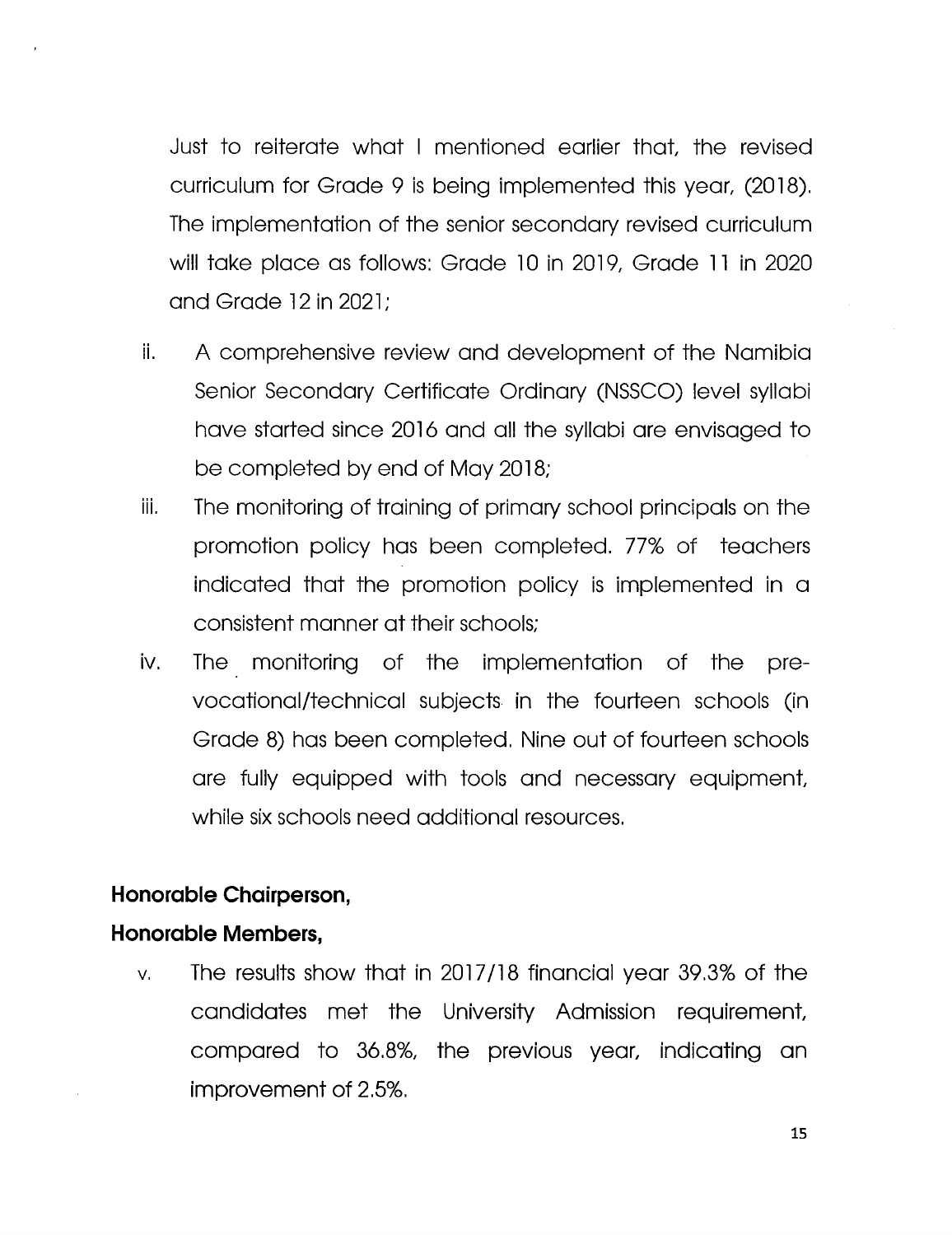In addition to that, overall performance of the learners show better outcomes at quality grades. With the interventions of supplying lab equipment and learning support materials in addition to the conference that was held, the performance of candidates obtaining quality grades (A\*-D) also improved .with 1.1% in Biology.

**17.4 Challenges** in budget execution of 2017/18 financial year:

- i. The implementation of the NSSCO curriculum has brought about costs for additional needs for more infrastructure development (additional classrooms, laboratories and renovation of existing laboratories and classrooms) and equipment for pre-vocational/technical subjects. The costs for the curriculum development process cannot be underestimated;
- ii. All the curriculum development activities such as syllabus development, development of curriculum support materials including textbooks, evaluation of curriculum support materials, induction of teachers, education officers and school principals, printing, production and distribution of syllabi and other curriculum materials, need substantive funding;
- iii. Although evidence shows that Namibia has made considerable progress towards achieving Universal Primary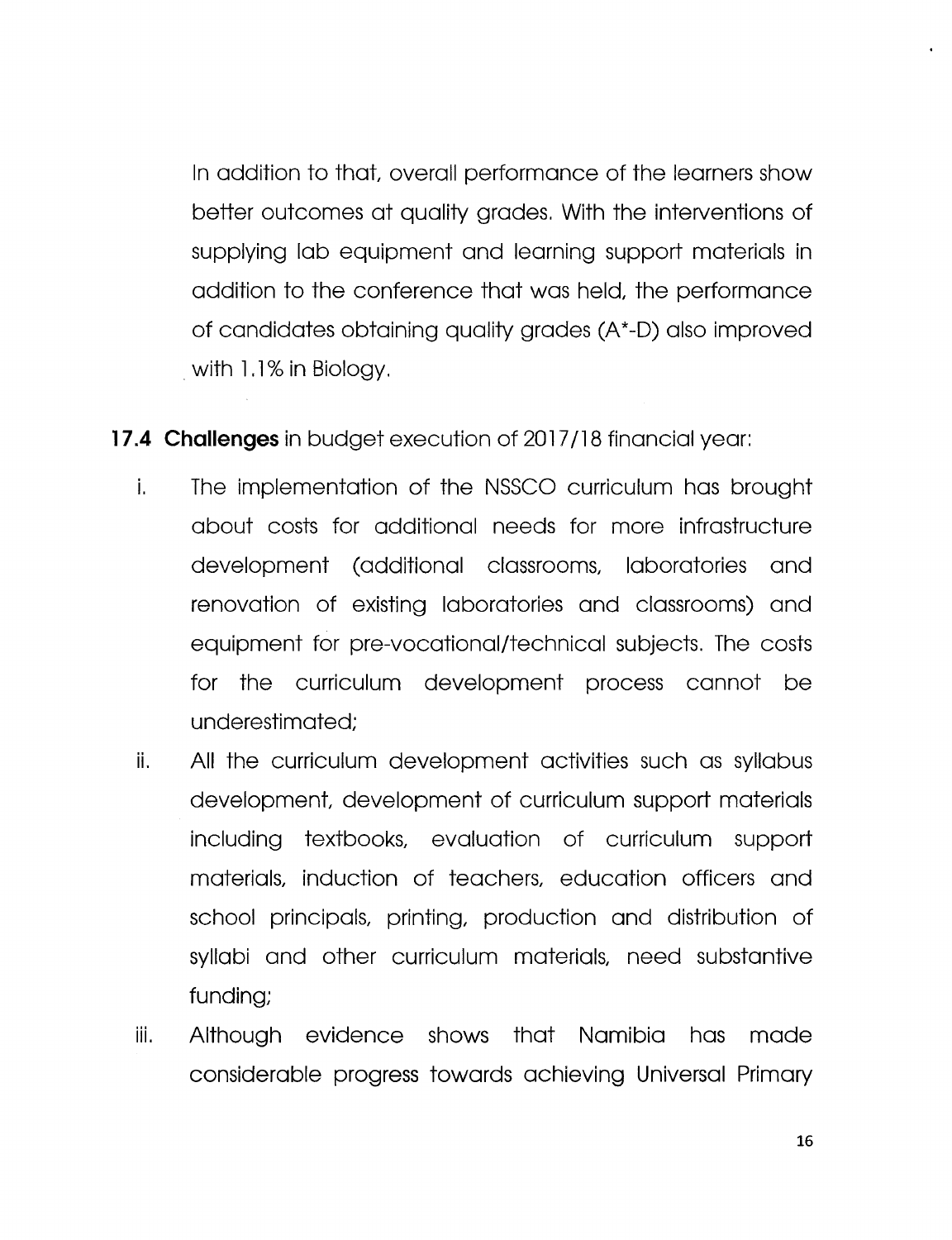Education (UPE) and Universal Secondary Education (USE) in terms of access, high repetition, drop-out rates and survival rates in primary education remain a challenge;

- iv. The lack of creating and filling critical teacher positions, in the absence of an allocated budget, has serious negative implications on the workload of teachers in our schools, classroom management and the quality of educational outcomes.
- v. Another challenge experienced in the sector is the poor image of the profession in pre-primary and junior primary. Improving school leadership and supervision through capacitated school principals and inspectors of education as well as community involvement by trained school board members need to expand from small pilot interventions to a national programme.
- vi. Access to pre-primary education is not at a desirable level with less than 50% of grade one learners ever attending preprimary education.
- vii. Insufficient budget for pre-primary education and insufficient number of qualified teachers for pre-primary education also pose a challenge. Despite the increase in student enrolment, UNAM continues to experience difficulty in attracting students to the pre-primary and junior primary specialization,

17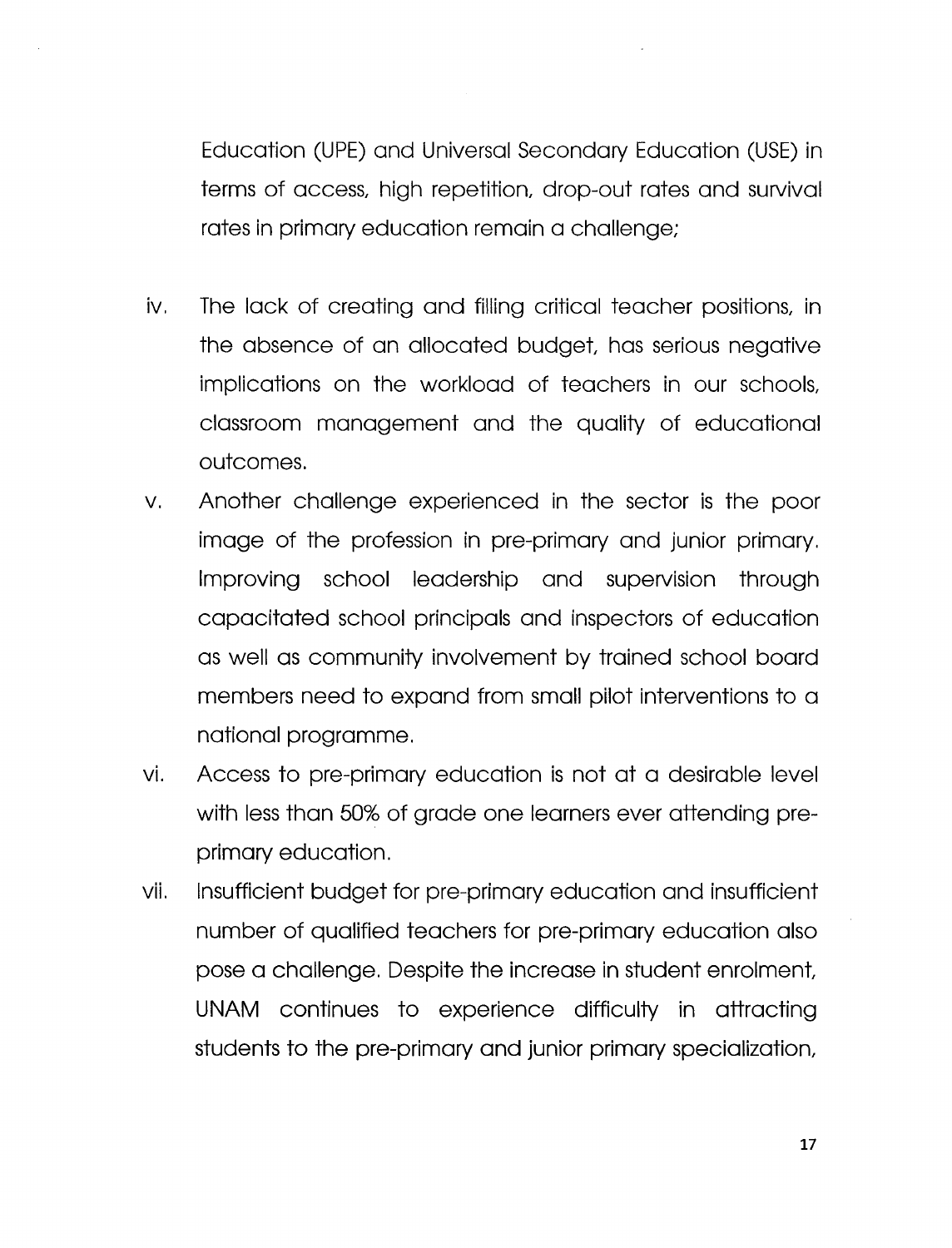where the biggest needs are in terms of demand for qualified teachers;

- viii. The Namibia School Feeding Programme has inadequate staff in the regions resulting in periodic poor logistic management as well as poor community involvement in the NSFP matters at school level;
- ix. Access to both special classes and special schools has been limited due to the shortage of places. To date there are only **10 special schools** in the country that are classified as: schools for learners with intellectually impaired, visually and hearing impaired and learning difficulties. Learners with disabilities across all grades also face barriers to education, due to lack of, inter alia, qualified inclusive education teachers, disability-friendly infrastructure, teaching and learning materials and assistive technologies;
- x. Lack of discipline, violence, teenage pregnancies, alcohol and drug abuse pose challenges to the education sector;
- xi. Performance of learners in English remains poor. The notional average of candidates obtaining 0 and better grades in NSSCO level remains at 29.8% in 2017/18 with a slight improvement of 1.8% from 2016/17. New strategies have been developed and a mini-research was also commissioned to get to the bottom of this situation and to remedy the situation over the next two years;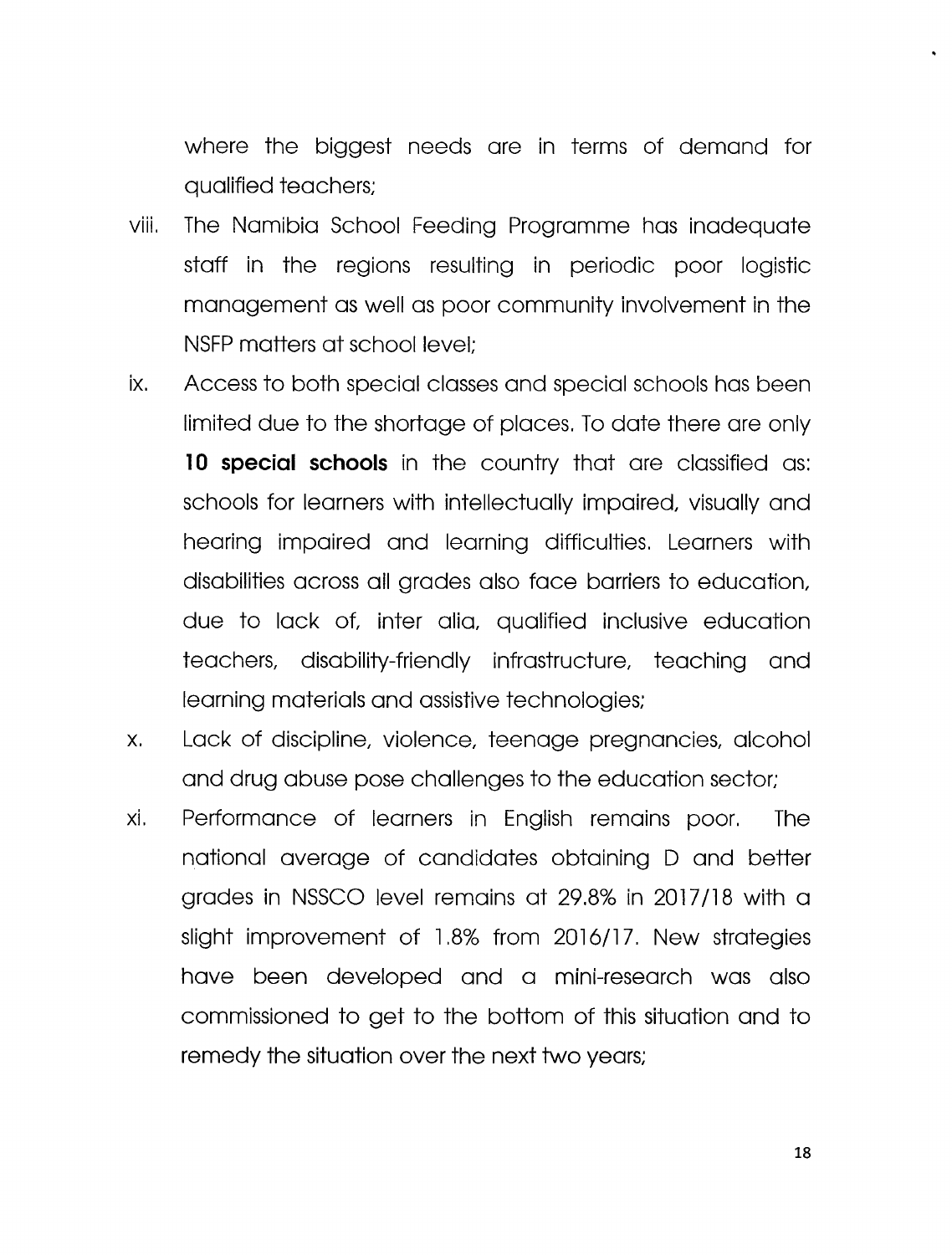- xii. Difficulties in retaining trained Literacy Promoters due to their short contractual obligation as they leave the literacy programme in search of greener pastures. This necessitates the recruitment and training of new Promoters each year to ensure quality delivery at the classroom level.
- xiii. The slow trend of infrastructure development and rehabilitation remains a concern as about 85% of infrastructure are in a state of disrepair. In addition, we have a prevailing shortage of classroomsacrossall regions.

#### *Honorable Chairperson*

#### *Honorable Members*

**18.** Having highlighted the above, I am aware that my motivation did not detail programme descriptions and activities but I urge all members of this House to refer to the MTEF document where these details are incorporated for your comprehension.

I am looking forward to the already existing support we receive from the various stakeholders and in particular our Development Partners and appeal them to continue supporting us in the fulfilment of our mandate.

I also wish to appeal for more support through the project we have launched in November 2017, the Friends of Education Special Initiative, (FENSI). I must also thank all those that have so